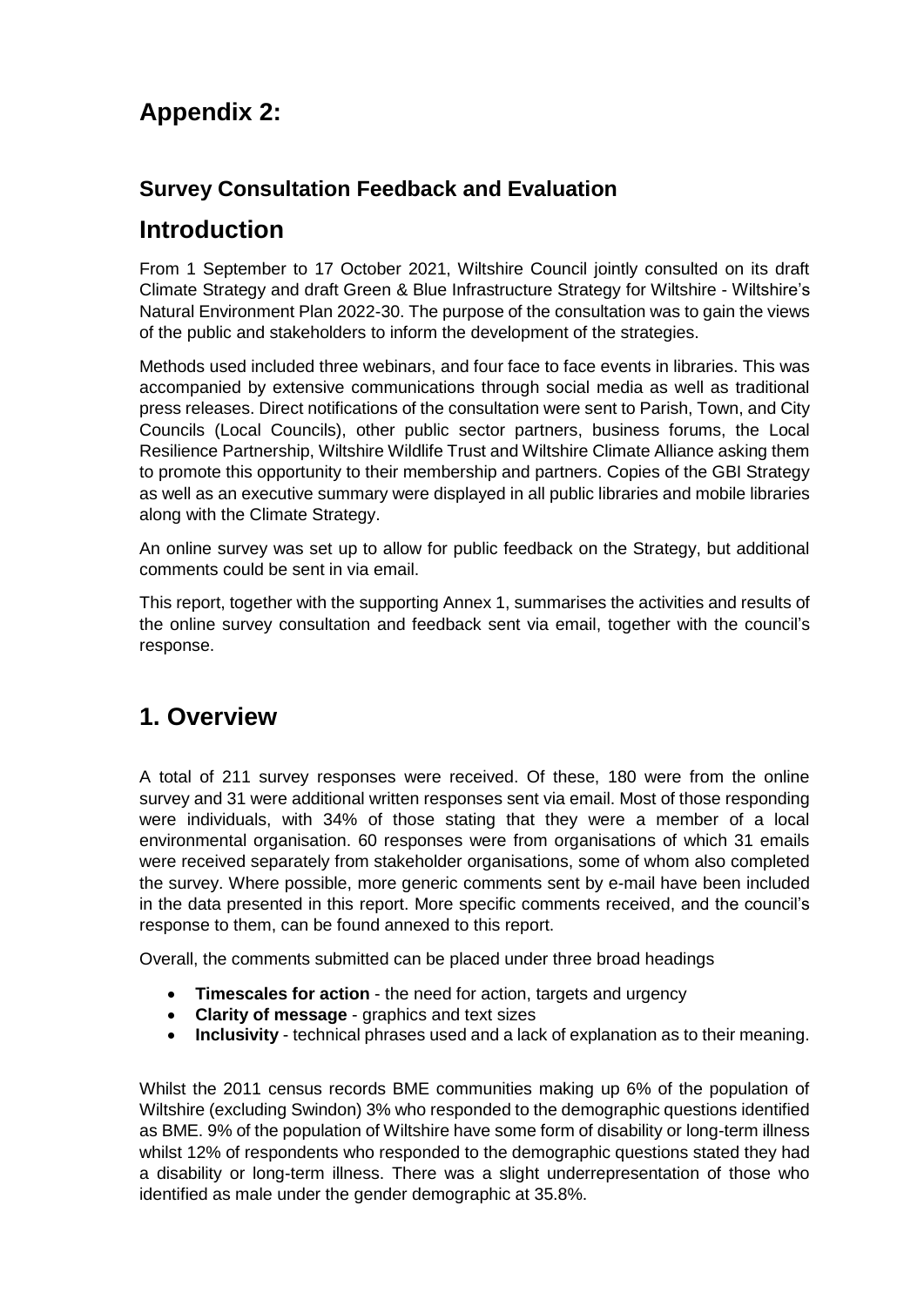Proportionally, younger and working age people were underrepresented and those of 55+ years overrepresented. 61% of respondents were aged 55 and over whilst this age group makes up 36% of the population of Wiltshire. Only 4% of respondents were aged between 18-34 years compared to 17% of the population of Wiltshire being in this age bracket. It has proved very difficult to engage this age group in the consultation of the GBI strategy despite extensive social media coverage which reached over 75,000 individuals, although not all perhaps based in Wiltshire.

The format of the survey was kept simple and in line with the Climate Strategy survey to aid completion of the two surveys simultaneously. 88.8% of respondents found the GBI strategy either understandable or very clear and easy to understand. 96.6% of respondents having read the strategy felt the GBI Strategy was either important or very important.

When asked to rank the three main strategy goals all three were ranked highly although 'halting loss and improving biodiversity' was seen as more important than 'adaption and resilience to climate change' and 'contribution to health and wellbeing' respectively.

When respondents were asked to rank delivery themes the result was as follows:

- 1<sup>st</sup> Nature Recovery and Landscape Management
- 2<sup>nd</sup> Sustainable Farming and Land Management
- 3<sup>rd</sup> Woodland and Trees
- 4<sup>th</sup> Flood and Water Management
- 5<sup>th</sup> Healthy Living
- 6<sup>th</sup> Economic Recovery and Valuing Natural Capital

When the survey asked if respondents would be interested in partnership working in the future 77% said they would either like to be fully involved or kept actively engaged in some way. It is great to see that so many respondents wish to continue engaging on the GBI Strategy and its related work into the future. 56% of respondents were members of environmental groups of some sort which again shows active engagement in the subject with those involved.

Many questions were able to be answered during the live webinar sessions with any additional questions being noted down and subsequently answered on the Climate strategy Q an A page [here.](https://www.wiltshire.gov.uk/green-economy-climate-strategy-consultation-qa)

### **2. Analysis of GBI Strategy consultation responses**

Whilst the main responses have been outlined in the overview above this analysis provides a more detailed look at the individual online survey questions.

### **2.1 How Clear was the Document?**

Many of the comments regarding the GBI Strategy were regarding its readability. Only 31.8% found the document clear and easy to understand whilst a majority 56.9% found it understandable. Within this latter group there were many comments regarding use of technical language and repetition in the text. Even the much shorter executive summary was felt not to simplify the concepts enough.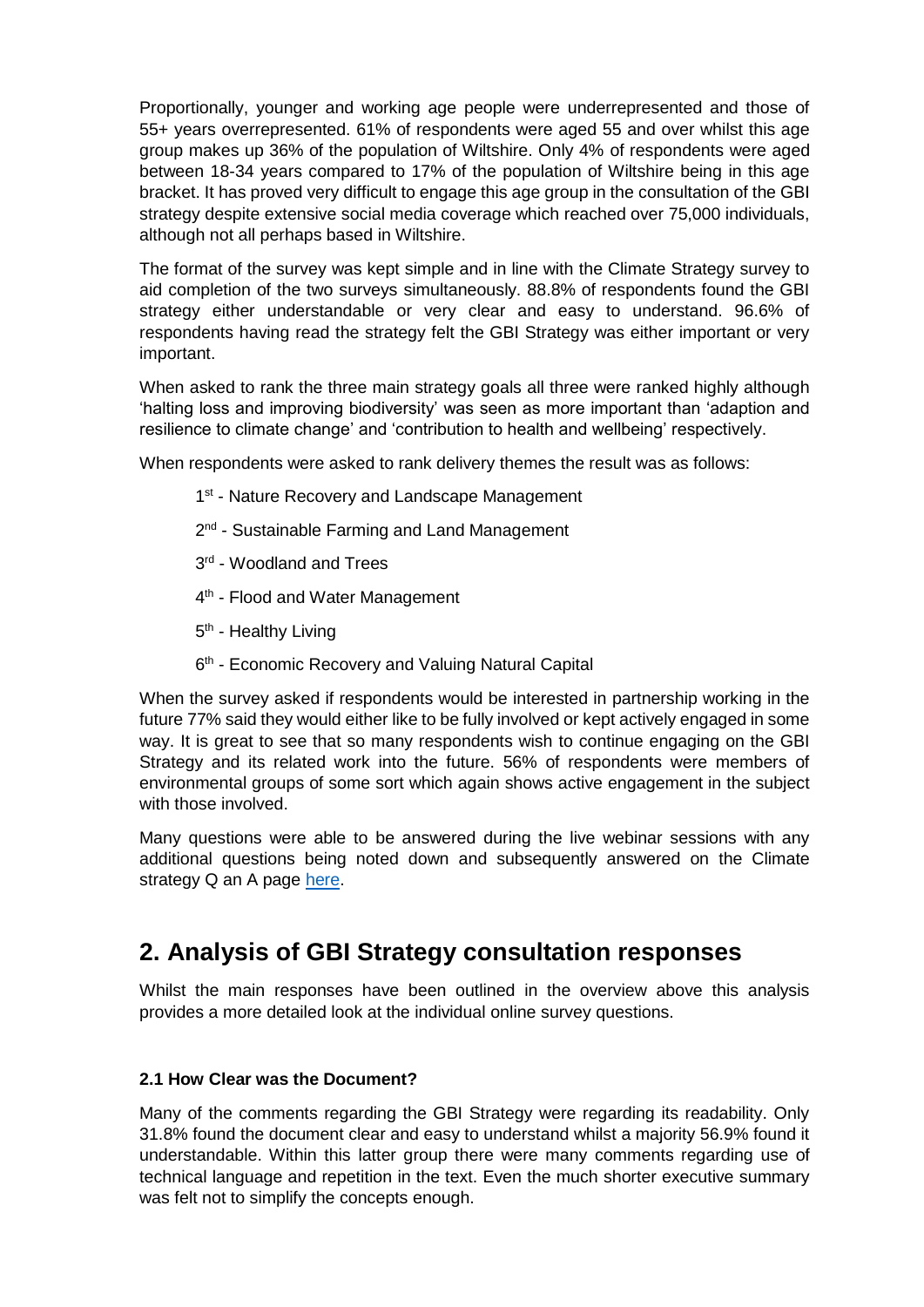Following these comments as well as dealing with any graphic issues such as font size and clarity in the document, a glossary of terms in the back of the strategy now sets out what many of the technical phrases and acronyms that appear throughout the document mean.

It is also proposed to produce an 'easy read' version of the finalised document following adoption, to assist those with learning difficulties and other disability impairments who may not cope with the long-read version. This was trialled with the Climate Strategy and found to be very successful in engaging a demographic who often feel excluded from consultations on public policy.

Some of the comments also referred to a lack of concrete targets and that the text seemed very 'wordy' without showing steps to be taken for clear action. Whilst attempts were made in the GBI strategy document in the introduction to explain that the more detail plans would be coming through the Wiltshire Local Nature Recovery Strategy and GBI Settlement Frameworks, this was missed by many reading the document. As part of the amendments made to the document the introduction and other sections have been re-written to ensure the function of the GBI Strategy and how it provides an overview for more detailed policy coming forward shortly can be better understood.

It is also proposed to include more hyperlinks both across the document to make navigation through the document easier but also to outside sources to ensure references can be more easily found.



#### **2.2 How important do you think the GBI Strategy is?**

Whilst there was some criticism of the format of the GBI Strategy and the lack of targets, the importance of the Strategy overall and its goals and themes were overwhelming endorsed. As has been noted already many of the respondents are already actively engaged in this space in either a personal or professional capacity and are therefore pleased to see Wiltshire Council engaging actively in this topic and willing it to move as fast as possible in developing and adopting policy that benefits the environment.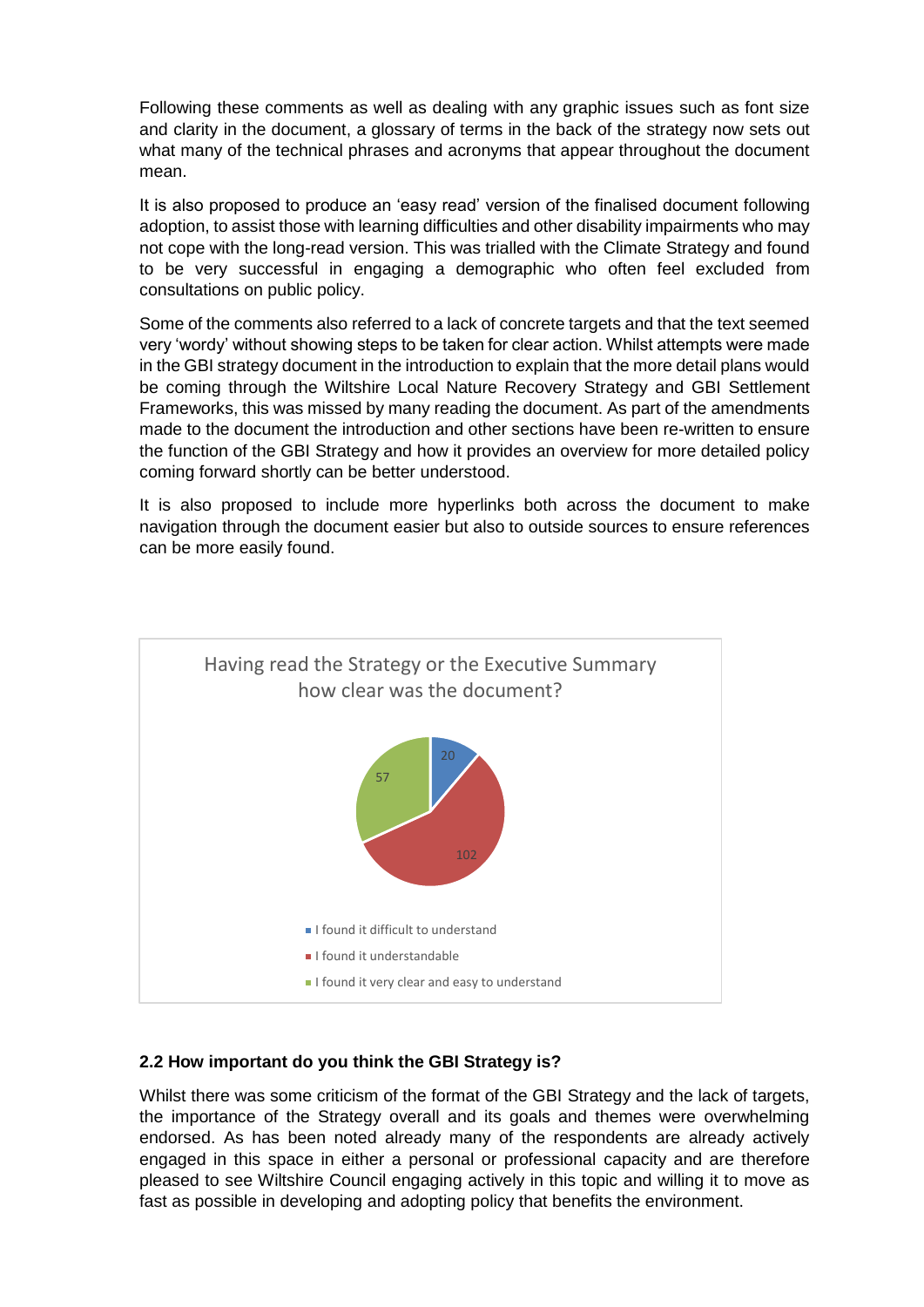

### **2.3 Rank the Three main Strategy Goals in importance**

Whilst it was not surprising that 'Halting loss and improving biodiversity' was the highest ranked of the three GBI Strategy goals due to the focus of many respondents on the natural environment the fact that 'adaption and resilience to climate change' came very close in importance shows how closely corelated in the minds of respondents to two subjects are. It would seem to support the decision to run the public consultations together as they are so interlinked in the minds of the wider community.

That 'Health and well-being' is not seen as so important with green and blue infrastructure despite numerous empirical studies showing the benefits of nature to human health may point to the need to further expand public knowledge on this important part of the GBI strategy and green and blue infrastructure in general. This will be considered as part of the GBI settlement work.



### **2.4 Rank the Delivery Themes in importance**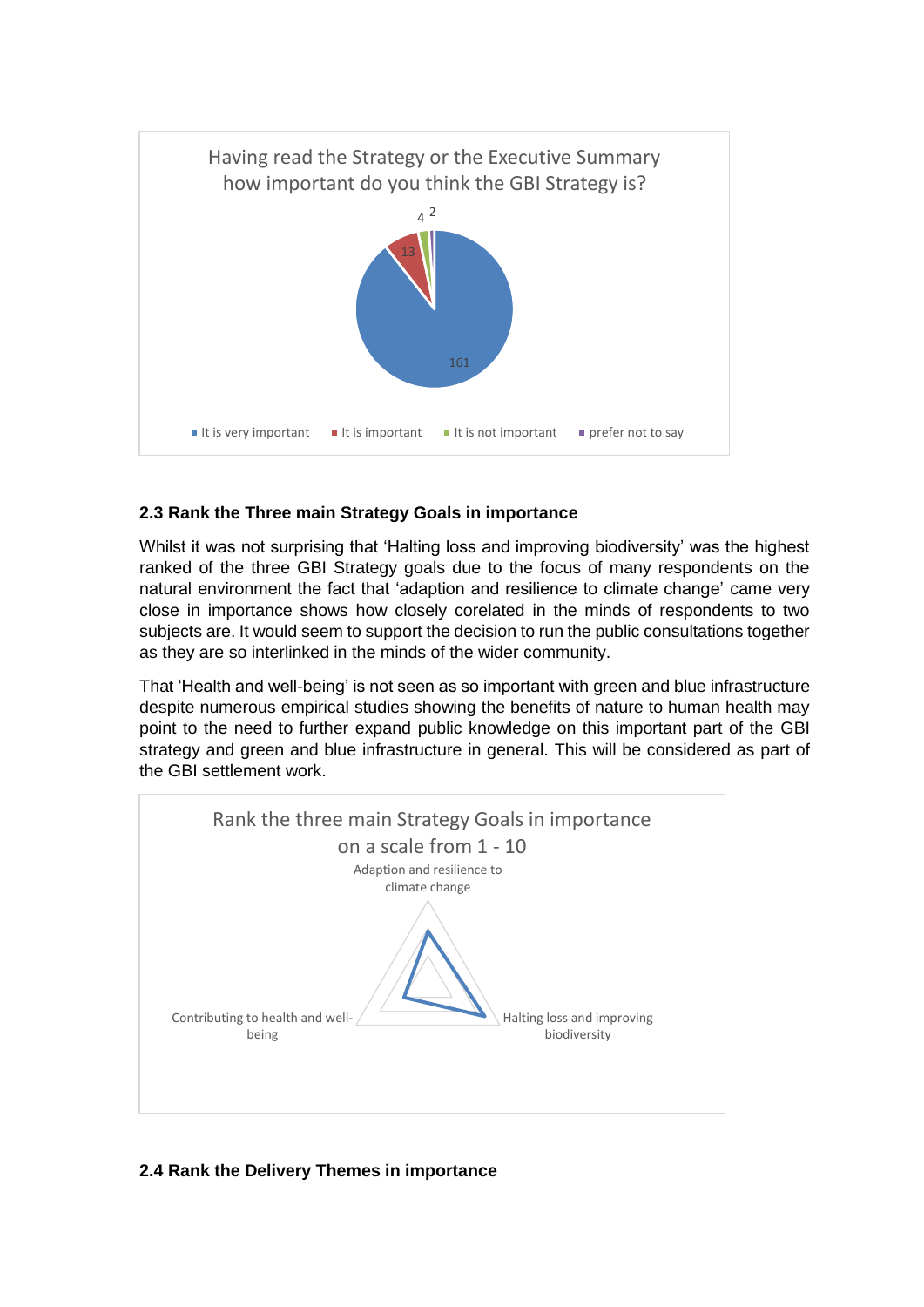Some respondents noted that they did not want to rank the responses as they felt all of them were important, however when compiling the questionnaire, it was felt helpful to try and understand the relative importance of these themes for those responding so that our efforts can be suitably focused in the future.

It is likely that successful GBI schemes will cover most if not all these themes when being delivered, but when undertaking public consultation, the results from this survey show that highlighting nature recovery and sustainable farming practices as primary themes over benefits to healthy living and economic recovery are likely to gain more public support than schemes that place economic recovery and valuing natural capital over the benefits say to woodlands and trees.

There may also be some residual confusion over the terminology and perhaps even some resistance to 'monetise' environmental 'goods' by survey respondents which mean that linking accountancy terms to biodiversity benefits might be felt to be incongruous by those more interested in the survival of plants and animals rather than economics. Often economic progress is linked to environmental harm. A solid and positive case for economic progress being linked to environmental good may need to be made going forward.



### **2.5 Written comment topics**

The comment topics could be ranked under three main headings.

- **Timescales for action** the need for action, targets and urgency
- **Clarity of message** graphics and text sizes
- **Inclusivity** technical phrases used and a lack of explanation as to their meaning.

As can be seen from the graph below most written responses were regarding the need for action, targets and urgency by some margin. There were some additional themes which appeared in the comments, but these were more to do with wider planning considerations rather than specific GBI themes and goals such as comments on recent planning decisions.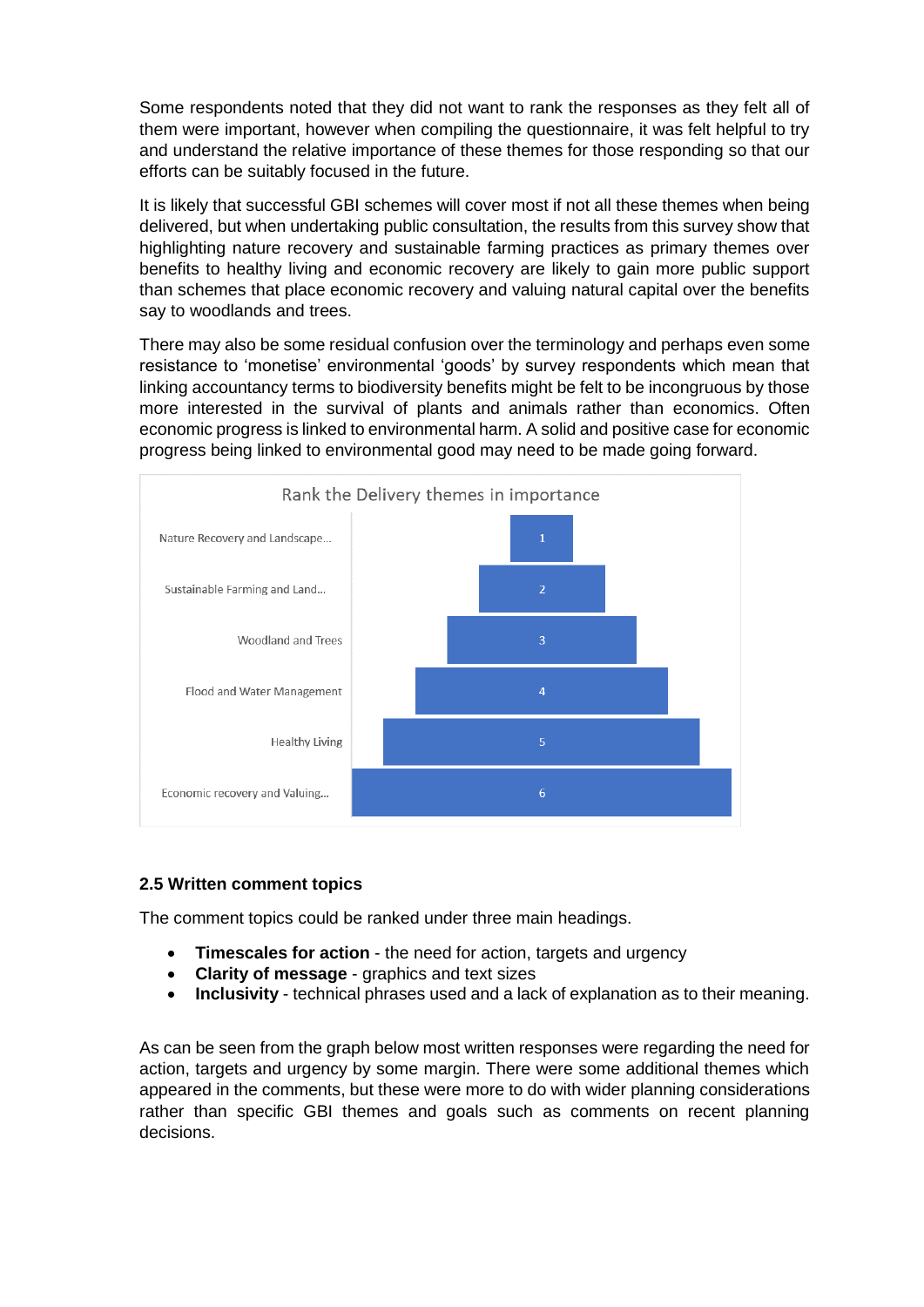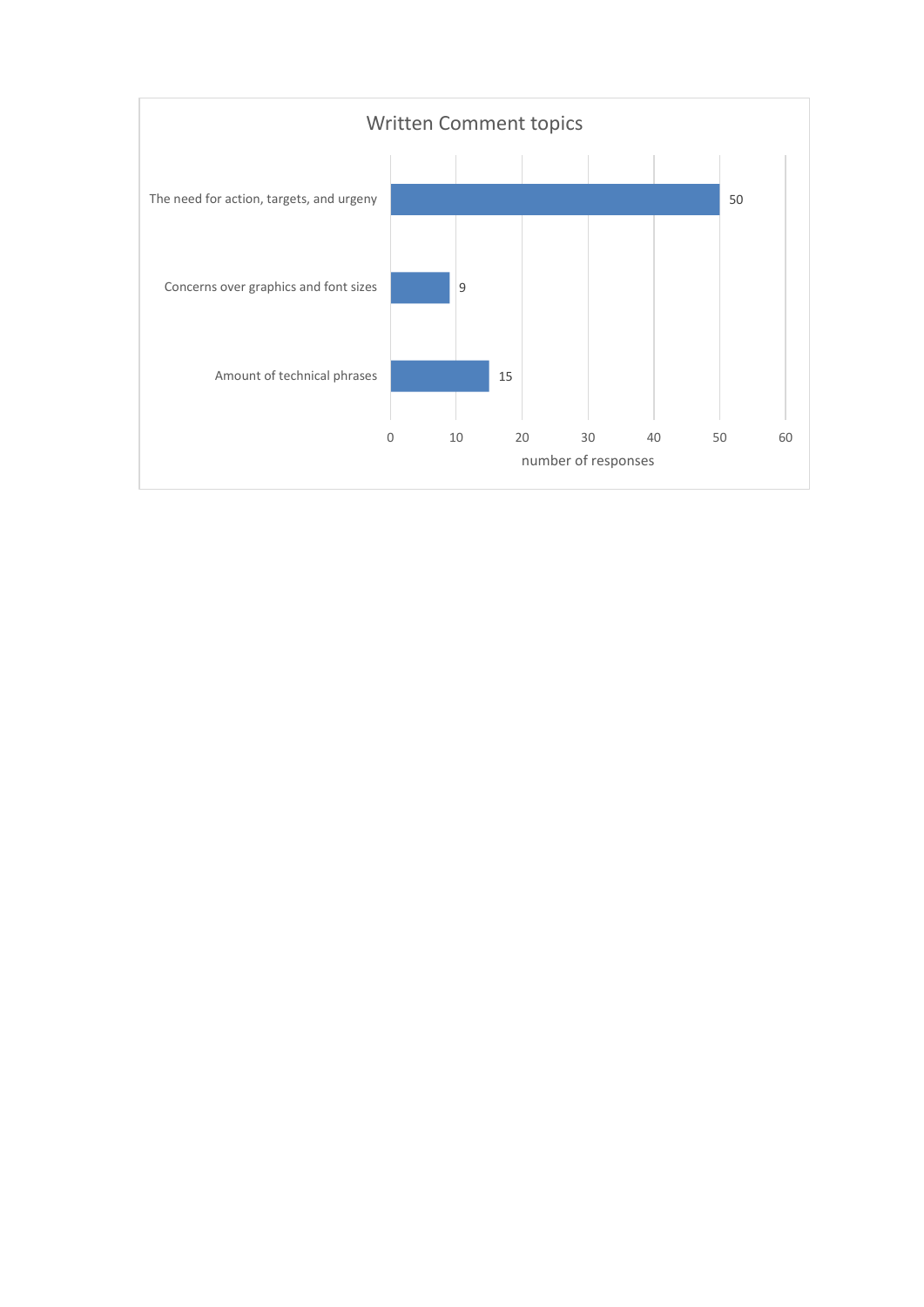## **3. Reach of Consultation**

A demographics survey was included within the online questionnaire to understand the spread of results and how these matched up to the demographics of Wiltshire. The following provides a rundown of the results.

### **3.1 Geographic spread of respondents**

As part of the online survey respondents were asked to provide a postcode so that an understanding of the geographical spread of those responding could be obtained. Most of the respondents provided a postcode and these results were fed into a Google Maps based online postcode plotter with the results shown below:



Whilst there were four outlier results in Gloucestershire, Devon, and Buckinghamshire as can be seen by the map the majority of respondents were from inside Wiltshire and corresponded well with a recent population 'heat' map of the County shown on the right.

### **3.2 Age**

As can be noted here the age profile of respondents was very much overrepresented in the older age groups with poor representation in the younger age groups.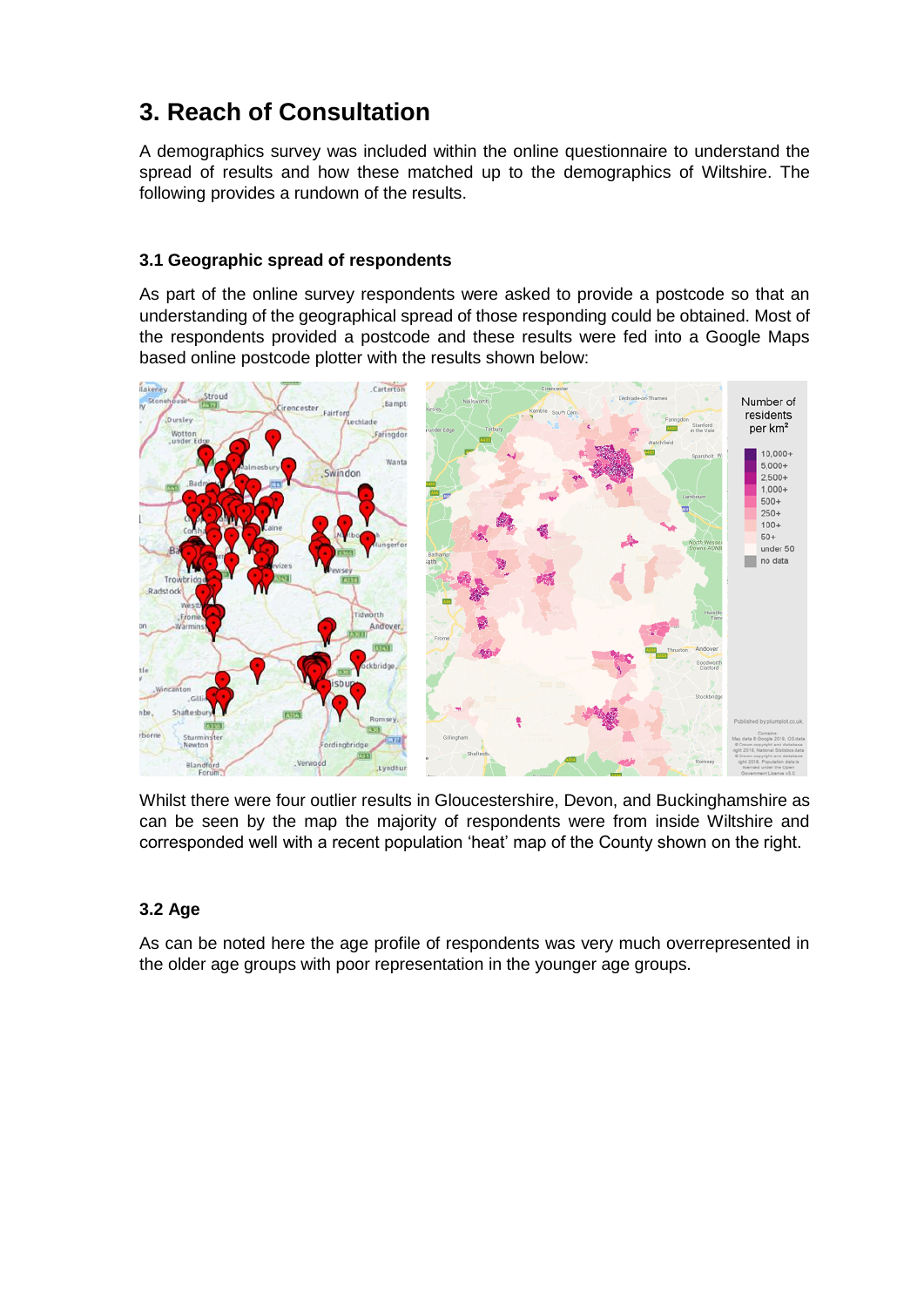

### **3.3 Gender**

36 57 7 49 51 0 10 20 30 40 50 60 Male Female Prefer not to say % Respondent Gender Wiltshire Survey

Men were generally under-represented and women slightly overrepresented based on the data received. The survey did not allow for other gender identities to be considered.

### **3.4 Disability or long-term illness**

Despite some concerns over readability the GBI strategy still managed to reach a greater proportion of disabled people than would be expected from the Wiltsire population.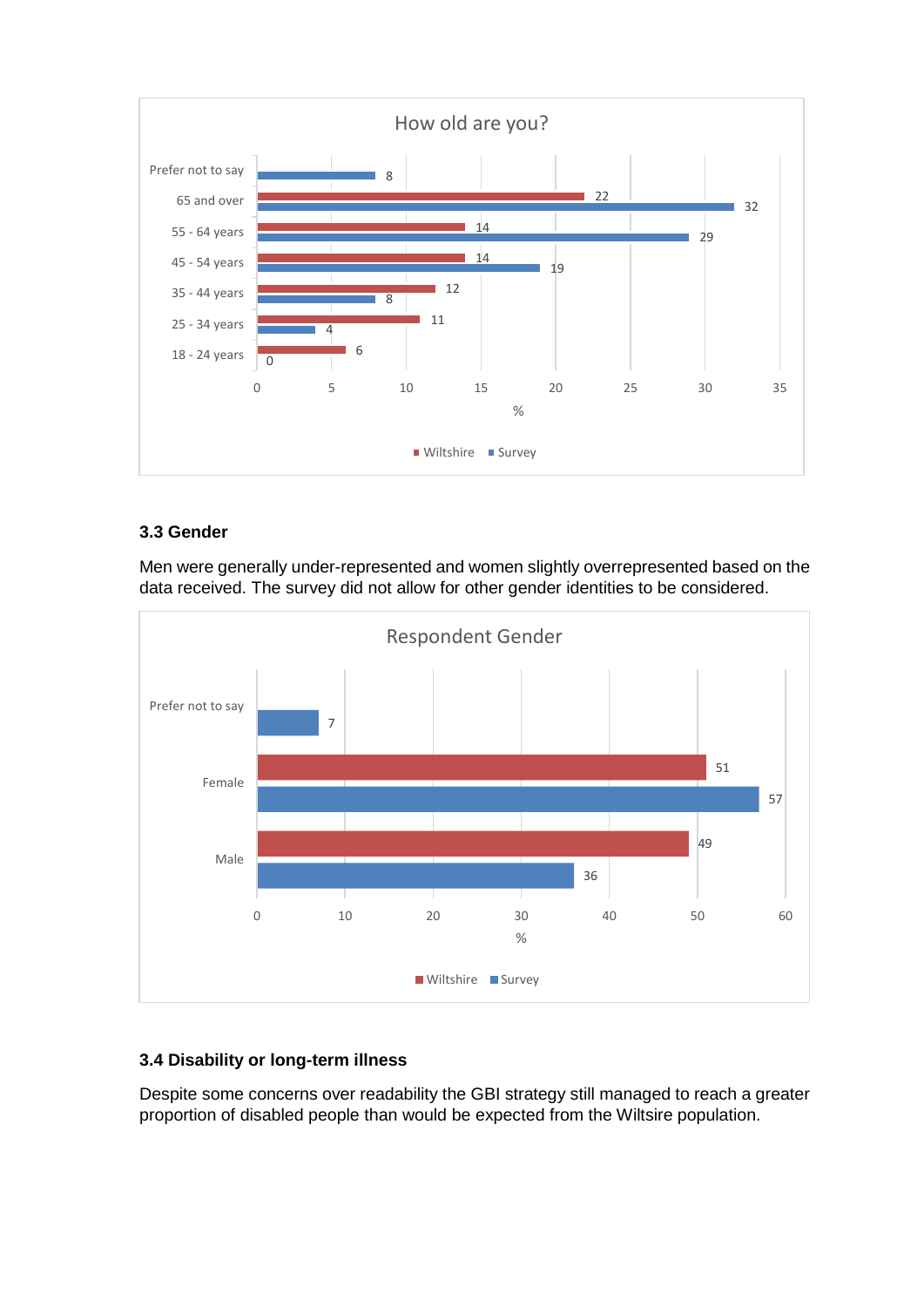

### **3.5 Ethnicity**

There was underrepresentation in BME groups from the survey although due to the limited nature of the data requested in the survey this may have affected the results as respondents may not have been sure if they corresponded with the choices provided and this may have led to the higher percentage of 'prefer not to say.'



### **3.6 Income**

It is difficult to accurately judge the income band data as so many respondents (36%) preferred not to give these details. However generally upper- and middle-income bands seemed to be more represented than lower income bands. Unfortunately, it has proved difficult to find comparison data for Wiltshire as a whole.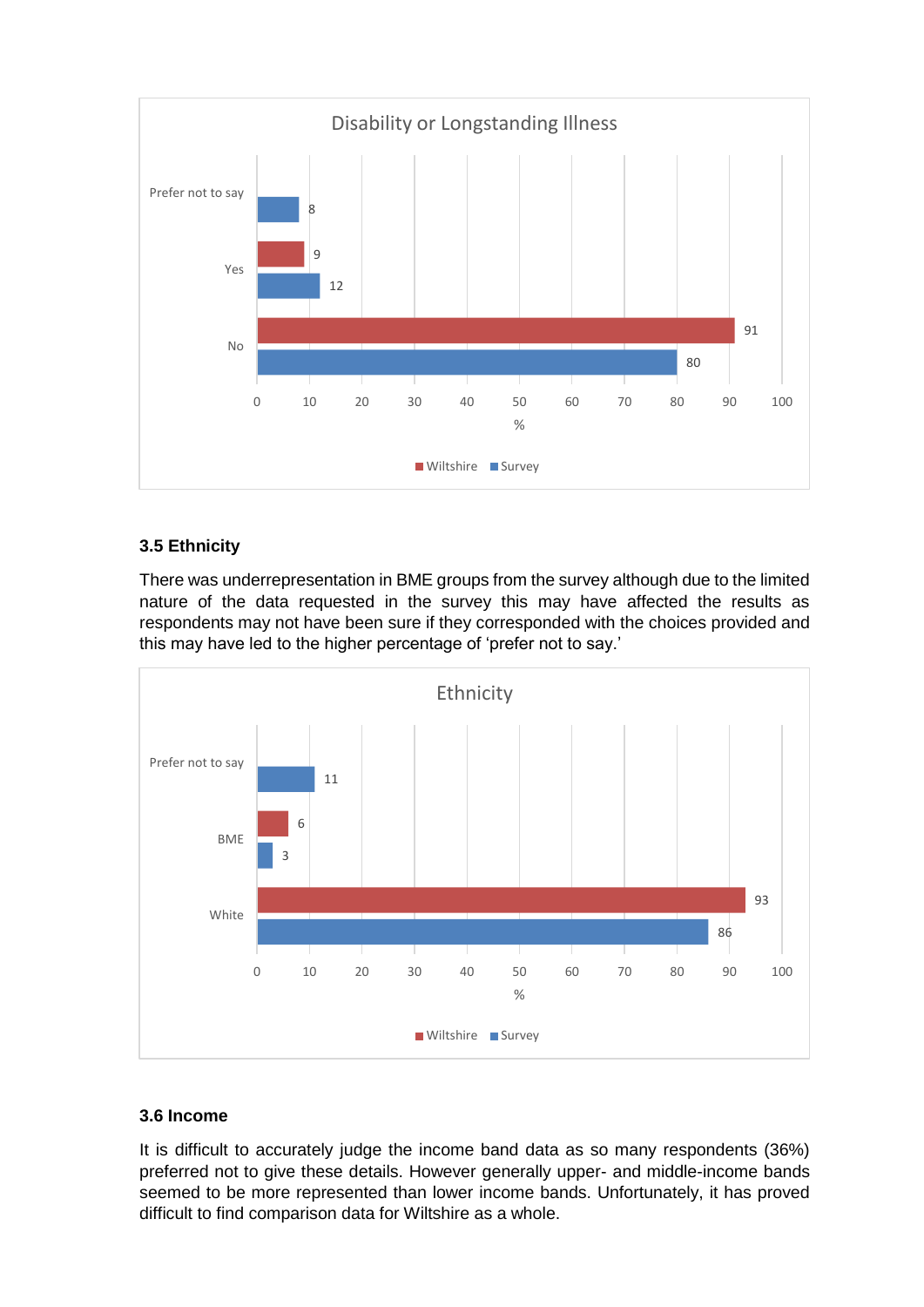

# **4. Organisations that responded to or were mentioned in the GBI Strategy Survey**

Whilst many responses were received from organisations (29) on the online survey many did not write down the names of the organisation in the online survey box and so the list below is not a complete record. This list also includes the names of organisations that provided written email responses to the GBI Strategy survey.

| Avon Needs trees                                      |
|-------------------------------------------------------|
| <b>Bradford on Avon Town Council</b>                  |
| <b>Carbon Neutral Aldbourne</b>                       |
| Chippenham Devizes and North Wiltshire Green Party    |
| Chippenham Town Council                               |
| <b>Climate Friendly Bradford</b>                      |
| Climate Friendly Bradford on Avon Active Travel Group |
| Climate Friendly Bradford-on-Avon Biodiversity Group  |
| <b>Corsham Town Council</b>                           |
| Corsham Town Council's Environmental Task Group       |
| <b>Corsley Parish Council</b>                         |
| Cranborne Chase AONB                                  |
| <b>Dilton Marsh Parish Council</b>                    |
| <b>Drews Pond Wood Project</b>                        |
| <b>Eden Renewables</b>                                |
| <b>Forestry Commission</b>                            |
| <b>Future Chippenham</b>                              |
| Malmesbury Town Council                               |
| <b>Melksham Without Parish Council</b>                |
| <b>MOD</b>                                            |
| <b>NFU Wiltshire</b>                                  |
| <b>Positive Nature</b>                                |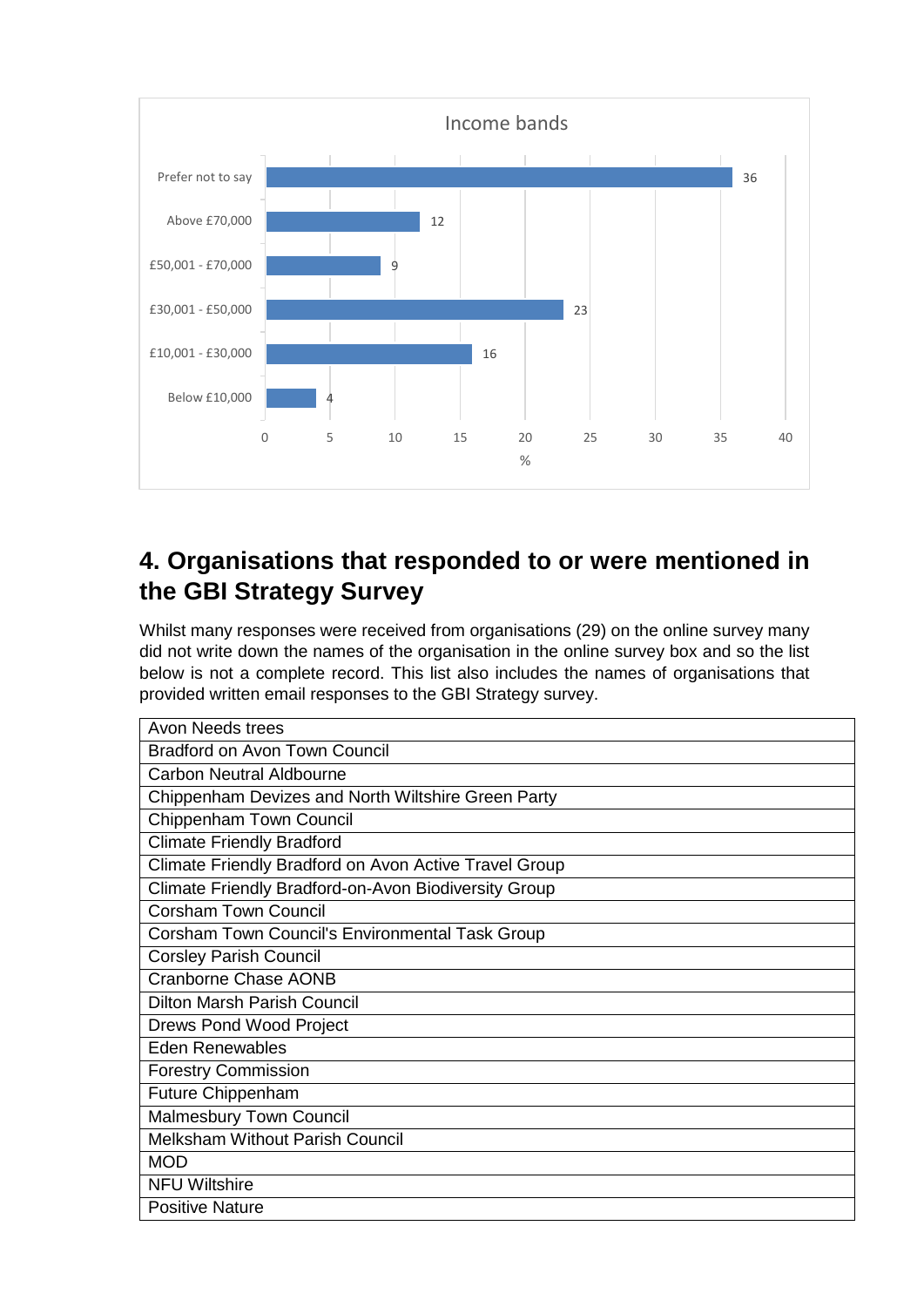| <b>Private Consultant</b>                               |
|---------------------------------------------------------|
| River Avon Bioregion Group and Wiltshire Wildlife Trust |
| <b>RSPB</b>                                             |
| Salisbury & Wilton Swift Group                          |
| <b>Salisbury Civic Society Development Committee</b>    |
| Sedgehill and Semley Parish Council                     |
| St Paul Malmesbury Without Parish Council               |
| <b>Sustainable Sherston</b>                             |
| Sustainable Warminster                                  |
| <b>Vistry Group</b>                                     |
| Wessex Water                                            |
| West Wilts Ramblers Group                               |
| <b>Wild Colerne</b>                                     |
| Wiltshire and Swindon Countryside Access Forum          |
| <b>Wiltshire Climate Alliance</b>                       |
| <b>Wiltshire Council</b>                                |
| <b>Winsley Parish Council</b>                           |
| <b>Woodland Trust</b>                                   |

The following is a list of organisations that individual respondents belonged to but were not responding on behalf of:

| <b>Aldbourne Carbon Neutral</b>                                          |
|--------------------------------------------------------------------------|
| Aldbourne Wildlife                                                       |
| <b>Butterfly Conservation</b>                                            |
| Calne Without Parish Council,                                            |
| <b>Carbon Neutral Aldbourne</b>                                          |
| COGS                                                                     |
| <b>CPRE</b>                                                              |
| <b>CPRE Wiltshire</b>                                                    |
| Cranborne Chase Landscape Trust Stakeholders Group                       |
| Cycling UK (Wiltshire)                                                   |
| Eco Bromham                                                              |
| Friends of Becky Addy Wood                                               |
| <b>Friends of Harnham Meadow</b>                                         |
| Friends of the Earth                                                     |
| <b>Green Party</b>                                                       |
| Kennet and Avon River Trust                                              |
| <b>Malmesbury Climate Action Network</b>                                 |
| Melksham Energy Group                                                    |
| Melksham goes wild                                                       |
| More than one                                                            |
| Pauls Dene Verges group                                                  |
| <b>Pewsey Roots and Shoots</b>                                           |
| Plantlife                                                                |
| Quidhampton Parish Council climate change workgroup (and Nature project) |
| Royal Wootton Bassett Environmental Group                                |
| Salisbury Area Greenspace Partnership                                    |
| <b>Salisbury Community Energy</b>                                        |